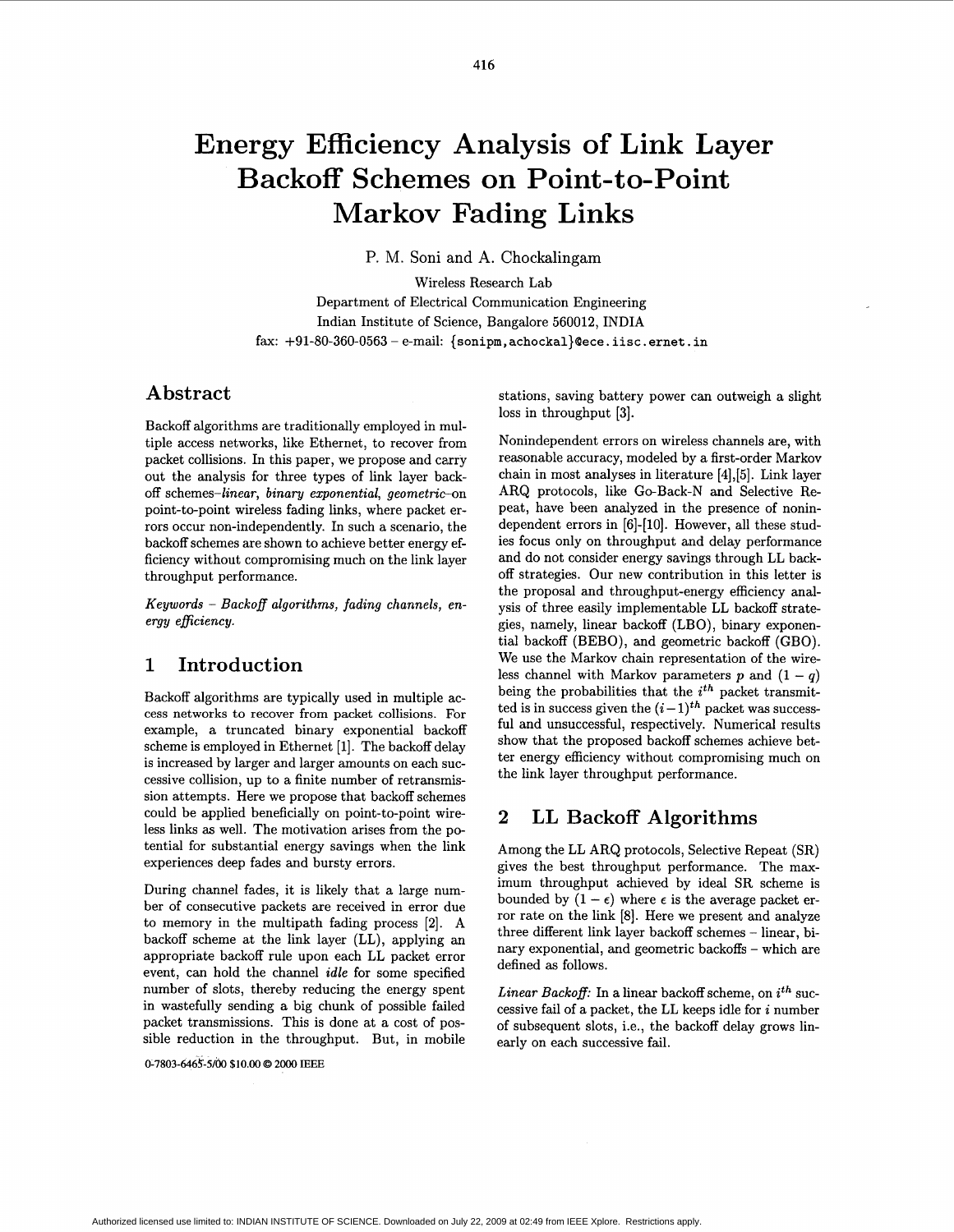*Binary Exponential Backoff:* In this scheme, the LL keeps idle for  $2^{i} - 1$  number of slots on  $i^{th}$  successive fail.

*Geometric Backoff:* In this scheme, there is a parameter  $q$ ,  $0 < q < 1$ . Following an idle or packet fail, the LL keeps idle in the next slot with probability g (or equivalently, transmits a packet with probability  $1-g$ ). In other words, the expected number of backoff slots following a fail is given by  $g/(1-g)$ .

# **3 Analysis**

We are interested in calculating the throughput and energy efficiency of the above backoff schemes and comparing them with the performance of ideal SR scheme without backoff. We assume instantaneous and perfect feedback in our analysis. The detailed mathematical analysis goes as follows. .

Define  $\delta_i$  and  $\gamma_i$  as the probabilities that success and fail occur, respectively, at  $(k + i)^{th}$  slot given the  $k^{th}$ slot is a fail for any  $k \geq 1$  and  $i \geq 1$ . Let 1 represent a fail, 0 represent a success and *'2'* represent either of them, and let  $P{A}$  denote the probability of event *A.* Then for  $i \geq 1$ ,

$$
\delta_i = P\{0 \overbrace{x}^{i-1} \cdots x}^{i-1} |1\}
$$
 (1)

$$
\gamma_i = P\{1 \overbrace{xx \cdots xx} |1\}
$$
 (2)

Observe that, for any  $i \geq 1$ ,  $\delta_i + \gamma_i = 1$ . With boundary conditions  $\delta_1 = 1 - q$  and  $\gamma_1 = q$ , we can write recursive relations on  $\delta_i$  and  $\gamma_i$  as,

$$
\delta_i = \gamma_{i-1}(1-q) + \delta_{i-1}p, \ i \ge 2 \tag{3}
$$

$$
\gamma_i = \gamma_{i-1}q + \delta_{i-1}(1-p), \ i \ge 2 \tag{4}
$$

Assume that the first packet was transmitted at time  $t = t_0$ . We have two cases corresponding to the first packet transmitted being a success or a fail. Let *T* be the packet duration, assumed constant. Then a cycle is'defined **as** follows.

*Case(a)*: First packet transmitted at  $t = t_0$  is a success. Let the first fail occur at  $t = t_0 + n\tau$ , i.e., first *n* packets are in success. Since the  $(n + 1)$ <sup>th</sup> packet is a fail, the next *D1* slots are kept idle and a packet is transmitted again at  $t = t_0 + (n + 1 +$  $(D_1)\tau$ . If this packet again fails, next  $D_2$  number of slots are kept idle and a packet is transmitted at  $t = t_0 + (n + 1 + D_1 + 1 + D_2)\tau$ , and so on. Finally a packet gets through, say, after  $l$  number of attempts (i.e.,  $l$  fails) which was transmitted at  $t = t_0 + [n + l + \sum_{i=1}^{l} D_i]\tau = t_1$ . Since the packet transmitted at  $t_1$  is a success and we are assuming a firstorder Markov model, the future evolution of the successfail-idle sequence is same as that started at  $t_0$ . Notice

that, for linear backoff,  $D_i = i$  and for binary exponential backoff,  $D_i = 2^i - 1$ . The duration  $t_1 - t_0$ is defined as the first cycle. In general,  $t_i$  is defined as the epoch at which the  $(i + 1)^{th}$  cycle begins (see Figure *1).* 

*Case(b)*: First packet transmitted at  $t = t_0$  is a fail. In this case, the transmitter keeps idle for next  $D_1$ slots and makes an attempt at the  $(D_1 + 1)^{th}$  slot. Observe that the evolution of the sequence in this case is identical to the evolution in *Case (a)* that started at  $t = t_0 + n\tau$ .



Figure 1: A transmission cycle in LL backoff schemes

Now define  $T_c = t_c - t_{c-1}, c \geq 1$ , as the duration of the  $c^{th}$  cycle. Since  $\tau$  is a constant, we normalize  $T_c$ with  $\tau$  (i.e.,  $T_c$  is the number of slots in a cycle). Observe that  ${T_c, c > 1}$  is Markov renewal process. If the first packet is a success, then  ${T_c, c \ge 1}$  are independent and identically distributed (i.i.d) random variables. But, If the first packet is a fail, we have  ${T_c, c \geq 2}$  i.i.d random variables.  ${T_1}$  will have a different distribution, but this does not prevent us from applying the *Renewal Reward Theorem* [ll] which we use later in this section.

Let  $S_c, F_c$  and  $I_c$  be the random variables representing the number of successes, fails and idles in *cth* cycle, respectively. Let  $f(k)$  be the probability that the length of an 'effective fade' is *k,* where the effective fade in a cycle is the total duration of the failidle sequence in that cycle. Let  $n_c$  be the duration of a cycle, then for BEBO and LBO, the minimum value *nc* can take is **3,** because a cycle should consist of at least one success, one fail and one idle. Write  $k = n_f + n_i$ , where  $n_f$  and  $n_i$  are the number of fails and idles, respectively, in that cycle. Observe that, in BEBO and LBO schemes, we have constraint on  $n_f$ , say  $1 \leq n_f \leq r$ , where *r* is a number dependent on  $n_c$ . Also  $n_i$  is dependent on  $n_f$ , and  $n_s$  is dependent on both  $n_c$  and  $n_f$ . In other words, for a given cycle length  $n_c$ , if the number of fails  $n_f$  is fixed,  $n_i$  and  $n_s$ are also fixed. Now, the expected renewal life time, in number of slots, is given by,

$$
E[T_c] = \sum_{n_c=3}^{\infty} n_c \sum_{n_f=1}^{r} p^{(n_s-1)} (1-p) f(n_f + n_i). \quad (5)
$$

Similarly,

$$
E[S_c] = \sum_{n_c=3}^{\infty} \sum_{n_f=1}^{r} n_s p^{(n_s-1)} (1-p) f(n_f + n_i), \quad (6)
$$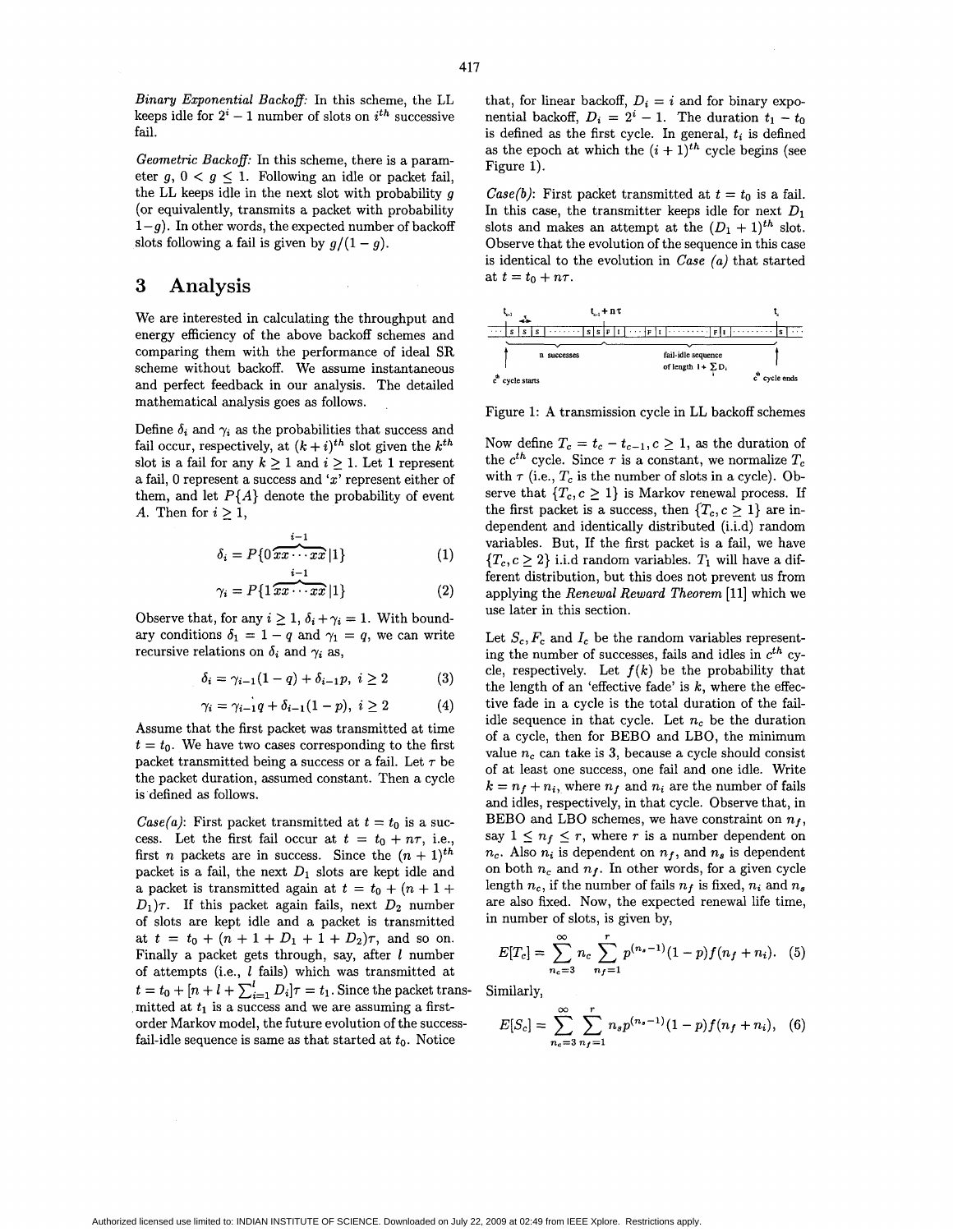$$
418 \\
$$

$$
E[F_c] = \sum_{n_c=3}^{\infty} \sum_{n_f=1}^{r} n_f p^{(n_s-1)} (1-p) f(n_f + n_i), \quad (7)
$$

$$
E[I_c] = \sum_{n_c=3}^{\infty} \sum_{n_f=1}^{r} n_i p^{(n_s-1)} (1-p) f(n_f + n_i). \quad (8)
$$

Let  $\pi_{\epsilon}, \pi_{\epsilon}$  and  $\pi_{i}$  be the stationary probabilities of success, fail and idle, respectively. We calculate these stationary probabilities **as** a reward rate of the above renewal process. Take the reward **as** the total duration of the fail slots. Then,  $\tau F_c$  is the reward in the *cth* cycle. The expected reward accrued till time  $t, c(t)$ , is the expected duration of fail slots in  $[0, t]$ . Now, applying Renewal Reward Theorem *[ll],* 

$$
\lim_{t \to \infty} \frac{c(t)}{t} = \frac{\tau E[F_c]}{\tau E[T_c]} = \frac{E[F_c]}{E[T_c]}, \ c \ge 2. \tag{9}
$$

The LHS of the above equation gives the stationary probability of fail. In other words,  $\pi_f = E[F_c]/E[T_c]$ . Similarly, by taking the total success duration and idle duration **as** the reward, we get the stationary probabilities of success and idle, respectively as,  $\pi_s =$  $E[S_c]/E[T_c]$  and  $\pi_i = E[I_c]/E[T_c]$ .

#### **3.1 Linear Backoff**

In linear backoff, we have  $n_i = \frac{n_f(n_f+1)}{2}$  and  $n_s =$  $(n_c - \frac{n_f(n_f+3)}{2})$ . Since there should be at least one success in a cycle we have the constraint,  $\left(n_c - \frac{n_f(n_f+3)}{2}\right) > 0$ , which gives  $n_f \leq r$  where,  $r = \left[\frac{\sqrt{9+8n_c}-3}{2}\right] - 1$ . Then,

$$
f\left(\frac{n_f(n_f+3)}{2}\right) = \begin{cases} \delta_2 & : n_f = 1\\ \delta_{n_f+1} \prod_{m=2}^{n_f} \gamma_m & : 1 < n_f \leq r \end{cases}
$$

We can obtain the stationary probabilities  $\pi_s$ ,  $\pi_f$  and  $\pi_i$  by using these values of  $n_s$ ,  $n_i$ , r and  $f(\cdot)$  in equations  $(5)-(8)$ .

#### **3.2 Binary Exponential Backoff**

In this backoff scheme, the number of idle slots in a cycle equals  $n_i = 2(2^{n_f} - 1) - n_f$  and the number of successes equals  $n_s = n_c - 2(2^{n_f} - 1)$ . Using the same arguments **as** in the linear backoff, we have the constraint,  $n_c - 2(2^{n_f} - 1) > 0$ , which gives  $n_f \leq r$ , where,  $r = \left[\log\left(\frac{n_c}{2} + 1\right)\right] - 1$  Then,

$$
f(2(2^{n_f}-1)) = \begin{cases} \delta_2 & \text{if } n_f = 1\\ \delta_{2^{n_f}} \prod_{m=1}^{n_f-1} \gamma_{2^m} & \text{if } 1 < n_f \leq r \end{cases}
$$

Again, using these values of  $n_s$ ,  $n_i$ , r and  $f(\cdot)$  in the equations  $(5)-(8)$ , we get the stationary probabilities  $\pi_s$ ,  $\pi_f$  and  $\pi_i$ .

*?+uncated BEBO:* 

**A** variant of BEBO, namely, truncated binary exponential backoff (T-BEBO), is also of interest. In T-BEBO, we have a parameter  $m > 0$ . T-BEBO functions exactly same as the BEBO till *m* consecutive fails, after which the transmitter gives up the backoff and continues with the transmission of the next LL packet. The analysis for the T-BEBO is similar to BEBO except that the cases in which the number of fails is less than or equal to *m* and greater than *m*  need to be considered separately. When the number of fails is greater than *m* (say,  $m + k, k > 0$ ), the first *m* of them will be followed by a certain number (according to the BEBO rule) of idle slots and the remaining *k* of them will be consecutive. Then, we can write  $n_c - 2(2^m - 1) - k > 0$  which gives  $k \leq n_c - 2^{m+1} + 1$ . Thus *r* takes a value which is maximum of  $(m + n_c - 2^{m+1} + 1)$  and  $\lceil \log_2(\frac{n_c}{2} + 1) \rceil - 1$ . When  $n_f$  is less than  $m$ ,  $n_s$  and  $n_i$  takes same values as that for BEBO without truncation, but when  $n_f$ is greater than *m*, we get,  $n_i = 2(2^m - 1) - m$  and  $n_s = n_c - n_f - n_i$ . With these, the expected value of *T,* can be written **as,** 

$$
E[T_c] = \sum_{n_c=3}^{\infty} \sum_{n_f=1}^{r} n_c p^{n_s-1} (1-p) (I_{\{n_f \le m\}} \cdot f(2(2^{n_f} - 1)) + I_{\{n_f > m\}} \alpha(m) \cdot q^{n_f - m - 1} (1-q)), \qquad (10)
$$

where,  $\alpha(m) = \prod_{l=1}^{m} \gamma_{2^l}$  and  $I_{\{A\}}$  is the indicator function which is *1* when the event *A* happens and 0 otherwise.  $E[S_c]$ ,  $E[F_c]$  and  $E[I_c]$  for T-BEBO can be obtained by replacing  $n_c$  by  $n_s$ ,  $n_f$  and  $n_i$ , respectively, in equation (10). Note that  $m = \infty$  corresponds to BEBO without truncation.

#### **3.3 Geometric Backoff**

The approach we adopt to analyze the geometric backoff is **as** follows. Due to the memoryless property of the geometric backoff delay, the system can be modeled **as** a finite state Markov chain with the system status in a slot being in any one of success, fail, idle with possible success and idle with possible fail. Denote these states by  $s, f, i_s$  and  $i_f$ , and the stationary probabilities by  $\pi_s$ ,  $\pi_f$ ,  $\pi_i$ , and  $\pi_i$ , respectively. Then, for the Markov chain, the stationary probability vector  $\underline{\pi}=[\pi_s \ \pi_f \ \pi_{i_s} \ \pi_{i_f}],$  and the transition probability matrix **P** are related by  $\underline{\pi} = \underline{\pi} \mathbf{P}$ , where,

$$
\mathbf{P} = \begin{bmatrix} p & \bar{p} & 0 & 0 \\ \bar{g}\bar{q} & \bar{g}q & g\bar{q} & gq \\ \bar{g}p & \bar{g}\bar{p} & g\bar{p} & g\bar{p} \\ \bar{g}\bar{q} & \bar{g}q & g\bar{q} & gq \end{bmatrix}
$$
(11)

where,  $\bar{p} = (1 - p), \bar{q} = (1 - q), \text{ and } \bar{g} = (1 - g).$ Solving for  $\underline{\pi} = \underline{\pi} \, \mathbf{P}$ , we get,

$$
\pi_s = \frac{(1-g)(1-q)}{(2-p-q)(1-gp)} \tag{12}
$$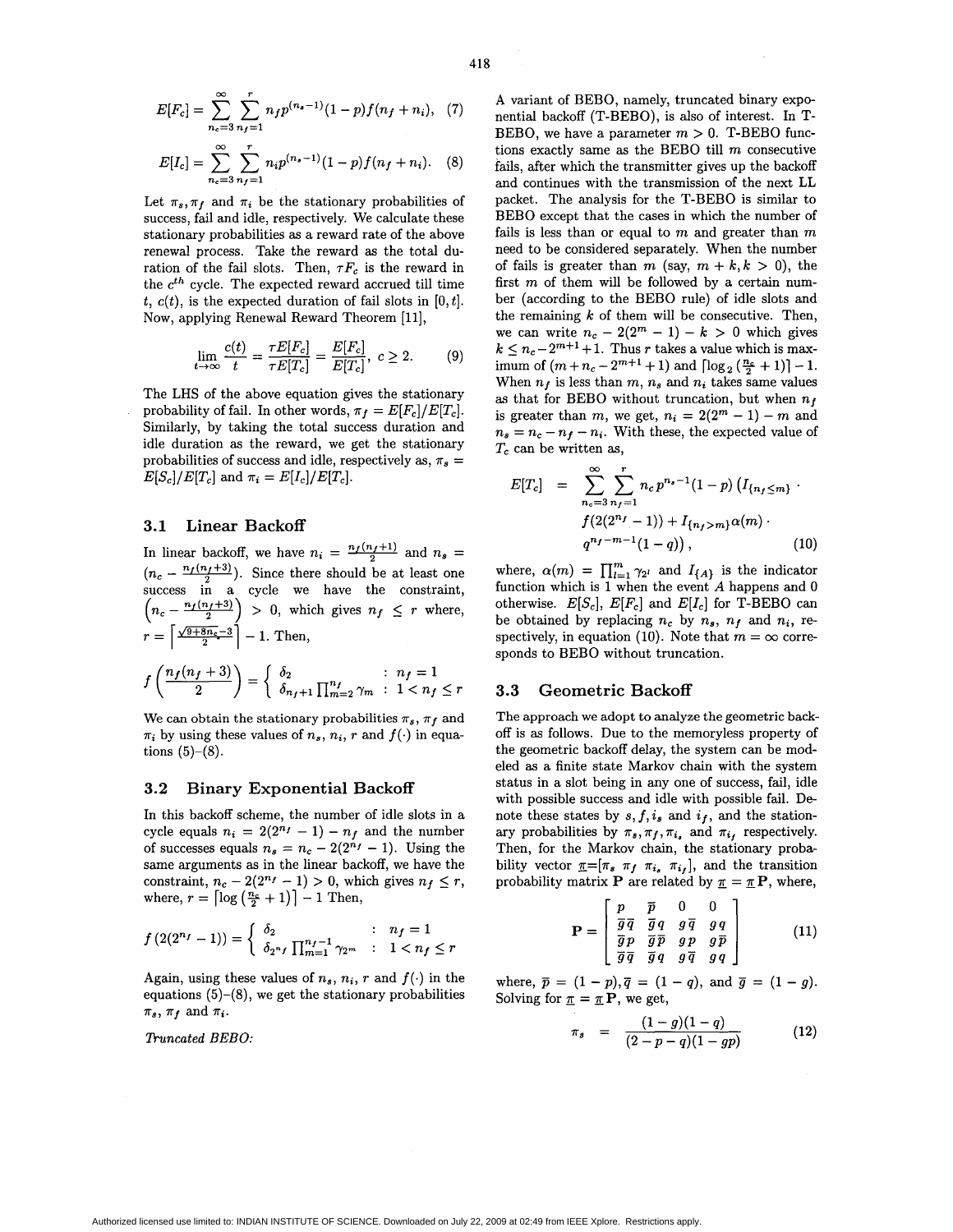$$
\pi_f = \frac{(1-p)}{(2-p-q)(1-gp)} \cdot M, \qquad (13)
$$

and  $\pi_i = \pi_{i_s} + \pi_{i_f} = 1 - \pi_s - \pi_f$ , where  $M =$  $g^2(p+q-1)-g(p+q)+1$ . For all the three backoff schemes, the throughput is given by  $\pi_s$  and the energy efficiency by  $\left(\frac{\pi_s}{\pi_s+\pi_f}\right)$  normalized by the fade margin  $(F)$  of the link. We define here one energy unit **as** corresponding to the transmission of a LL packet with a fade margin of *0* dB. For ideal SR with no backoff, energy efficiency is given by  $(1 - \epsilon)/F$ . Note that maximum theoretical energy efficiency is achieved when there are no failed packets at all, i.e., when  $\pi_f = 0$  which gives  $1/F$  as the theoretical upper bound on the achievable energy efficiency.

For the first-order Markov representation of Rayleigh fading, the relation between average packet error rate  $(\epsilon)$ , fade margin  $(F)$ , and parameters *p* and *q* are and  $(1 - q) = [Q(\theta, \rho\theta) - Q(\rho\theta, \theta)]/(e^{i/\dot{F}} - 1)$ , where  $\theta = \sqrt{2/F(1 - \rho^2)}$ ,  $\rho = J_0(2\pi f_dT)$  is the correlation For the first-order Markov representation of Rayleigh<br>fading, the relation between average packet error rate<br>( $\epsilon$ ), fade margin ( $F$ ), and parameters  $p$  and  $q$  are<br>given by [5]:  $\epsilon = 1 - e^{-1/F} = (1 - p)/(2 - p - q)$ <br>and  $(1 - q) = [Q(\$ coefficient of two samples of the complex amplitude of the Rayleigh fading process<sup>1</sup> taken  $T$  seconds apart,  $J_0(\cdot)$  is the Bessel function of the first kind and zeroth order, and  $Q(\cdot, \cdot)$  is the Marcum  $Q$  function. (*e*), rade margin (*F*), and parameters *p* and *q* are given by [5]:  $\epsilon = 1 - e^{-1/F} = (1 - p)/(2 - p - q)$ 

## **4 Results**

We computed the throughput and energy efficiency for all three backoff schemes using the channel parameters *p* and *q* for different fade margins and a fixed normalized Doppler bandwidth  $f_dT = 0.001$ . The same was found using computer simulation **as** well. The parameter **g** for the GBO is chosen to be 0.8. At 900 MHz carrier frequency,  $f_dT = 0.001$  corresponds to user speed of **1.2** Km/h, link speed of 1 Mbps and LL packet size of **1000** bits. The plots in Figure **2**  shows close agreement between analytical and simulation results. Figure **2** and **3** show that the LBO and GBO schemes show good improvement in terms of energy efficiency without noticeable fall in the throughput compared to the ideal SR scheme without backoff. At a throughput of **0.4,** LBO gives an improvement of **3.4** dB of energy savings while GBO gives nearly **2.8** dB. Among all the three schemes, LBO is seen to perform best, achieving energy efficiency close to the theoretical upper bound. The BEBO scheme is seen to perform poorer. This is due to the rapid growth of exponentiation in backoff delay, which misses possible successful transmission attempts during good state of the channel. This is bound to improve if we use a truncated backoff, in which the idle length should grow only till a maximum value. Such improvement is evident from Figure **4** which shows the truncated BEBO performance for different values of *m.* The performance analysis of the LL backoff schemes when used along with transport protocols like TCP and UDP could be an useful extension to this work.



Figure **2:** LL throughput *us* fade margin performance of LL backoff schemes at  $f_dT = 0.001$ .



Figure **3:** Energy efficiency *us* LL throughput performance of LL backoff schemes at  $f_dT = 0.001$ .

### **References**

- **[l] D. Bertsekas and R. Gallager,** *Data Networks,* **Prentice-Hall, Englewood Cliffs, New Jersy, 1987.**
- **[2] W. C. Jakes, Jr.,** *Microwave Mobile Communications,*  **New York: John-Wiley** & **Sons, 1974.**
- **[3] M. Zorzi and R. R. Rao, "Energy constrained error control for wireless channels,"** *IEEE Personal Communications,*  **vol. 4, pp. 27-33, December 1997.**
- **[4] H.** *S.* **Wang and P. C. Chang, "On verifying the firstorder Markovian assumption for a Rayleigh fading channel**  model," IEEE Trans. Vehicular Tech., vol 45, no. 2, pp. **353-357, May 1996.**

 $\frac{1}{d} f_d$  is the Doppler bandwidth given by  $v/\lambda$ , where *v* is the user velocity and  $\lambda$  is the carrier wavelength [2].